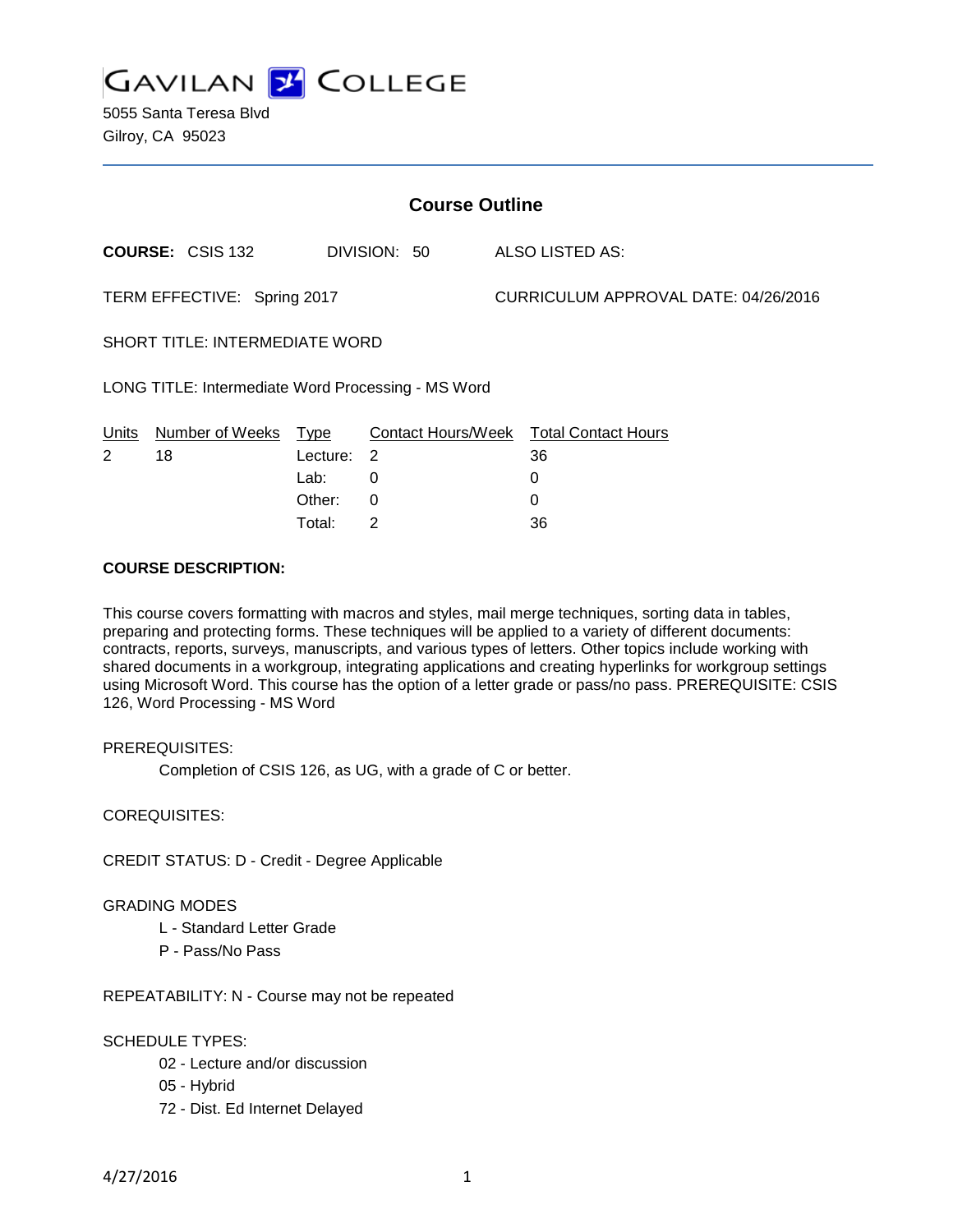## **STUDENT LEARNING OUTCOMES:**

1. Prepare documents and labels using Merge Wizard. Measure: projects, homework, demonstrations, quizzes PLO: 1 ILO: 7,3,2,1 GE-LO: Year assessed or anticipated year of assessment: 2009-10

2. Produce documents with tables, footnotes, images, indexes, and table of contents. Measure: projects, homework, demonstrations, quizzes PLO: 1 ILO: 7,2,3,5,1 GE-LO: Year assessed or anticipated year of assessment: 2009-10

3. Prepare documents that use forms and change tracking. Measure: projects, homework, demonstrations, quizzes PLO: 1 ILO: 7,2,3,1 GE-LO: Year assessed or anticipated year of assessment: 2009-10

4. Format documents that use paragraph controls and page formatting. Measure: projects, homework, demonstrations, quizzes PLO: 1 ILO: 7,2,3,5,1 GE-LO: Year assessed or anticipated year of assessment: 2009-10

## PROGRAM LEARNING OUTCOMES:

A.S. Degree or Certificate of Achievement in CSIS: Business Computer Applications Option. After completing this degree or certificate a student will be able to: (1) use a variety of business software, including word processors and spreadsheets to create business letters, reports and other business documents.

## **CONTENT, STUDENT PERFORMANCE OBJECTIVES, OUT-OF-CLASS ASSIGNMENTS**

Curriculum Approval Date: 04/26/2016 WEEK 1-3 6 HOURS Lecture Merging documents and sorting selected data Using Merge Wizard Preparing envelopes and labels Preparing a directory using Mail Merge Editing merge documents Sorting text in paragraphs, columns, and tables Selecting records Formatting with special features Using AutoText to save, insert, edit, and delete items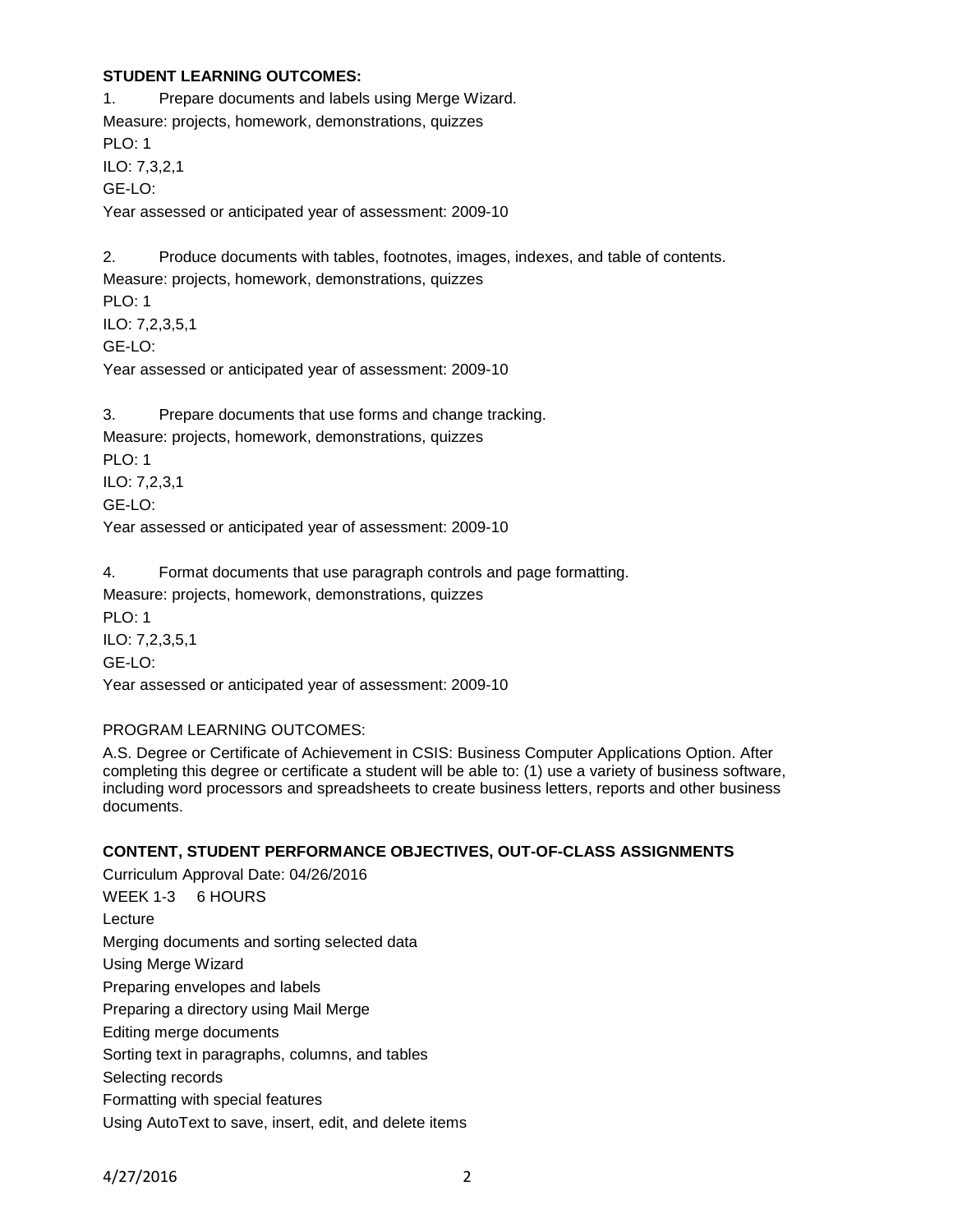# Homework

Read the chapters and do the documents in the chapters and exercises

Use Merge Wizard to produce labels and documents

Use sort to sort text in paragraphs, columns, and tables

Performance objectives

Prepare the sample documents in each chapter, and do the exercises assigned

Produce mail-merged documents

Produce documents sorted text in paragraphs, columns, and tables

WEEK 4-6 6 HOURS

Inserting non-breaking spaces

Inserting manual line breaks

Handling widows and orphans for paragraphs

Revealing formatting

Adding and formatting borders and shading

Finding and replacing special characters

Creating and changing footnotes and endnotes

Formatting pages in a document

Creating and balancing columns

Automatically summarizing a document

Homework

Read the chapters and do the documents in the chapters and exercises

Prepare documents that have manual line breaks, and widow and orphan paragraph controls.

Prepare documents that have footnotes, endnotes and columns

Performance objectives

Prepare the sample documents in each chapter, and do the exercises assigned

Produce documents that have manual line breaks, and widow and orphan

paragraph controls.

Produce documents that have footnotes, endnotes and columns

WEEK 7-9 6 HOURS

Adding visual appeal to documents

Inserting and customizing images

Sizing and moving images

Formatting images

Creating watermarks

Downloading images and deleting images

Drawing shapes, lines, and AutoShapes

Using WordArt

Creating a dropped capital letter

Homework

Read the chapters and do the documents in the chapters and exercises

Prepare documents that have images and watermarks

Prepare documents that have shapes, lines, WordArt, and dropped capital letters.

Midterm tests, quizzes, or projects

Performance objectives

4/27/2016 3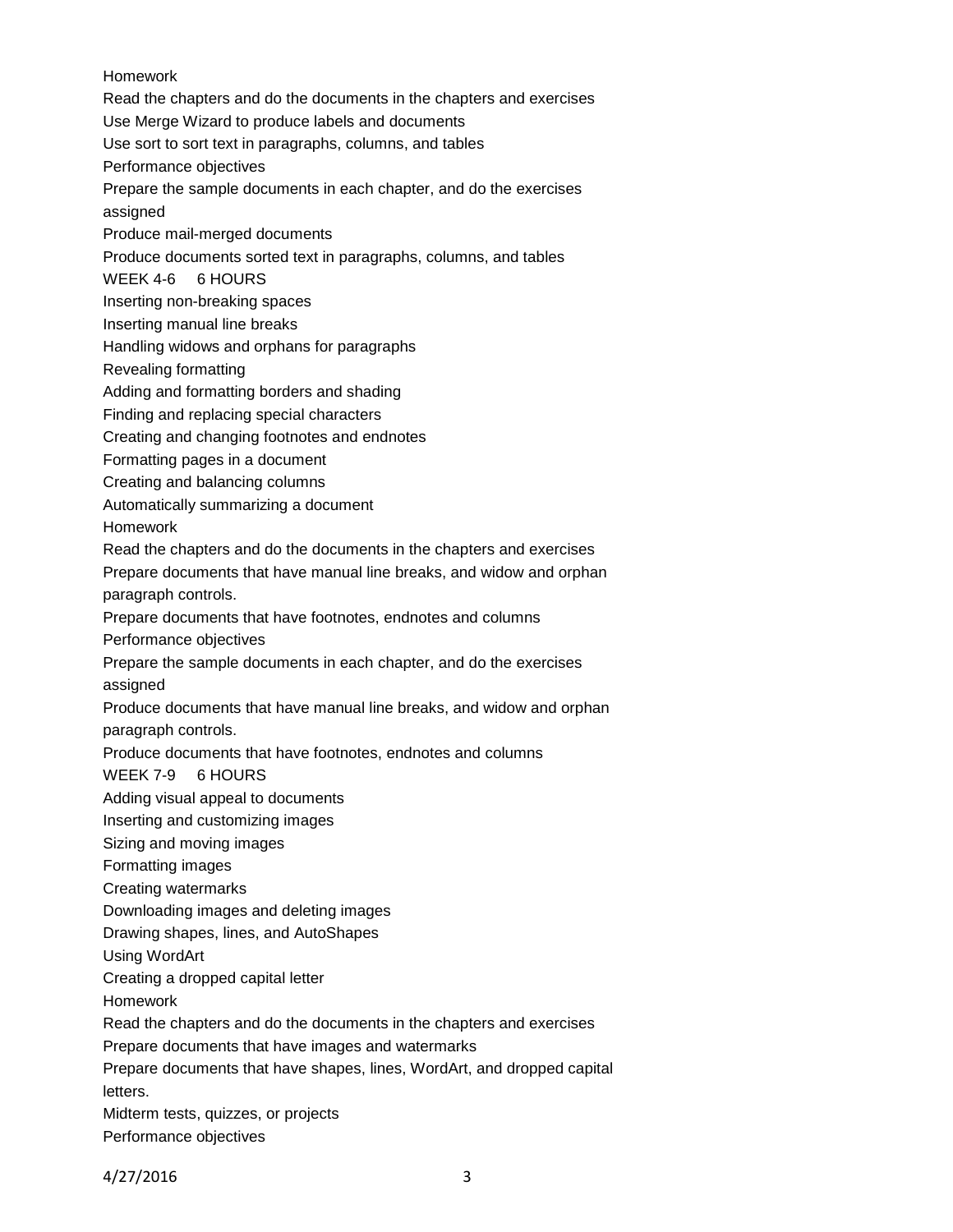Prepare the sample documents in each chapter, and do the exercises assigned Create documents that have images and watermarks Create documents that have shapes, lines, WordArt, and dropped capital letters. WEEK 10-12 6 HOURS Formatting with macros and styles Creating and using macros Formatting text with styles Creating, applying, and modifying styles Assigning shortcut keys to a style Removing and deleting a style Creating a cross-reference Navigating in a document Homework Read the chapters and do the documents in the chapters and exercises Prepare documents that use macros and styles Prepare documents that use cross-references Performance objectives Prepare the sample documents in each chapter, and do the exercises assigned Create documents that use macros and styles Create documents that use cross-references WEEK 13-15 6 HOURS Working with shared documents Tracking changes to a document Inserting comments Creating multiple versions of a document Sending and routing document Creating a template Creating master document and subdocuments Creating a table of contents Homework Read the chapters and do the documents in the chapters and exercises Prepare shared documents and documents with tracked changes Prepare documents that use templates, master documents, and subdocuments. Prepare documents that use comments and table of contents. Performance objectives Prepare the sample documents in each chapter, and do the exercises assigned Create shared documents and documents with tracked changes Create documents that use templates, master documents, and subdocuments. Create documents that use comments and table of contents. WEEK 16-17 4 HOURS Creating an index Creating a table of figures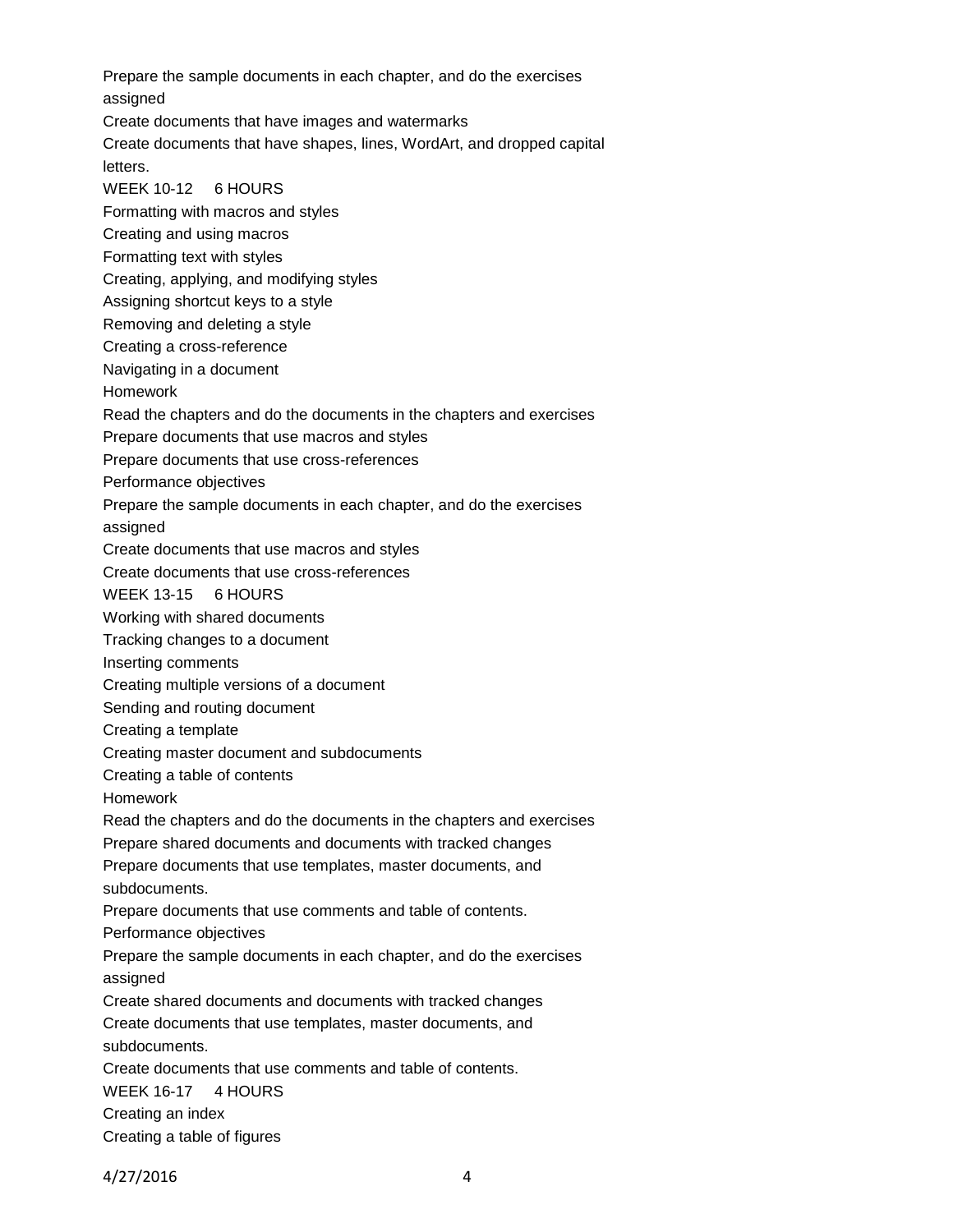Creating a table of authorities Preparing and protecting forms Creating a form, filling in a form, and printing a form Creating tables in a form template Protecting and securing documents Sharing data Performing calculations in a table Importing data Creating hyperlinks Downloading, editing, and saving Web pages Homework Read the chapters and do the documents in the chapters and exercises Prepare documents that have tables for figures and authorities Prepare documents that use forms and calculations in tables Prepare documents that have hyperlinks and use Web pages Performance objectives Prepare the sample documents in each chapter, and do the exercises assigned Create documents that have tables for figures and authorities Create documents that use forms and calculations in tables Create documents that have hyperlinks and use Web pages WEEK 18 2 HOURS Final exam and final projects ASSIGNMENTS: Included in content section.

# **METHODS OF INSTRUCTION:**

Lecture, discussion, demonstration

### **METHODS OF EVALUATION:**

This is a degree-applicable course, but substantial writing assignments are NOT appropriate, because the course primarily: Involves skill demonstrations or problem solving The problem-solving assignments required: Homework problems Quizzes Exams The types of skill demonstrations required: Class performance Performance exams The types of objective examinations used in the course: Multiple choice True/false Matching items Completion Other category: None The basis for assigning students grades in the course:

4/27/2016 5